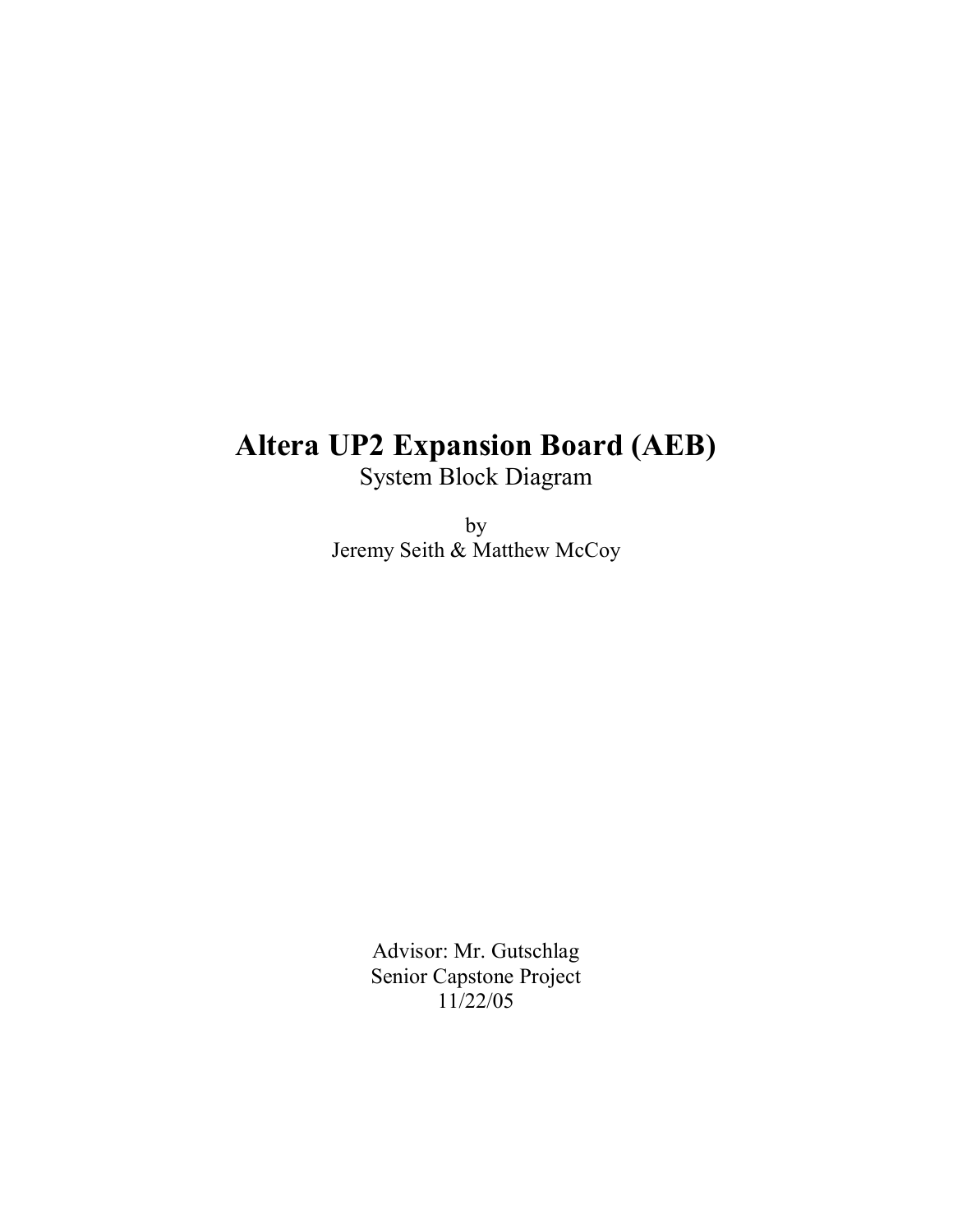#### **Introduction**

The goal of this project is to build an Altera UP2 Education Kit expansion board (AEB) that will make it a more useful test bench for complex designs. The AEB will be designed and packaged for use in university laboratories. Certain features added on the AEB will use a toggle switch or jumper to enable or disable it from the original UP2 development kit. The toggle switches will allow the use of  $I/O$  pins on the FLEX and MAX PLD's with specific features only when needed. The overall system block diagram is shown in Figure 1. The PCB layout is shown in Figure 2.



#### **Figure 1 Altera Expansion Board SystemBlock Diagram**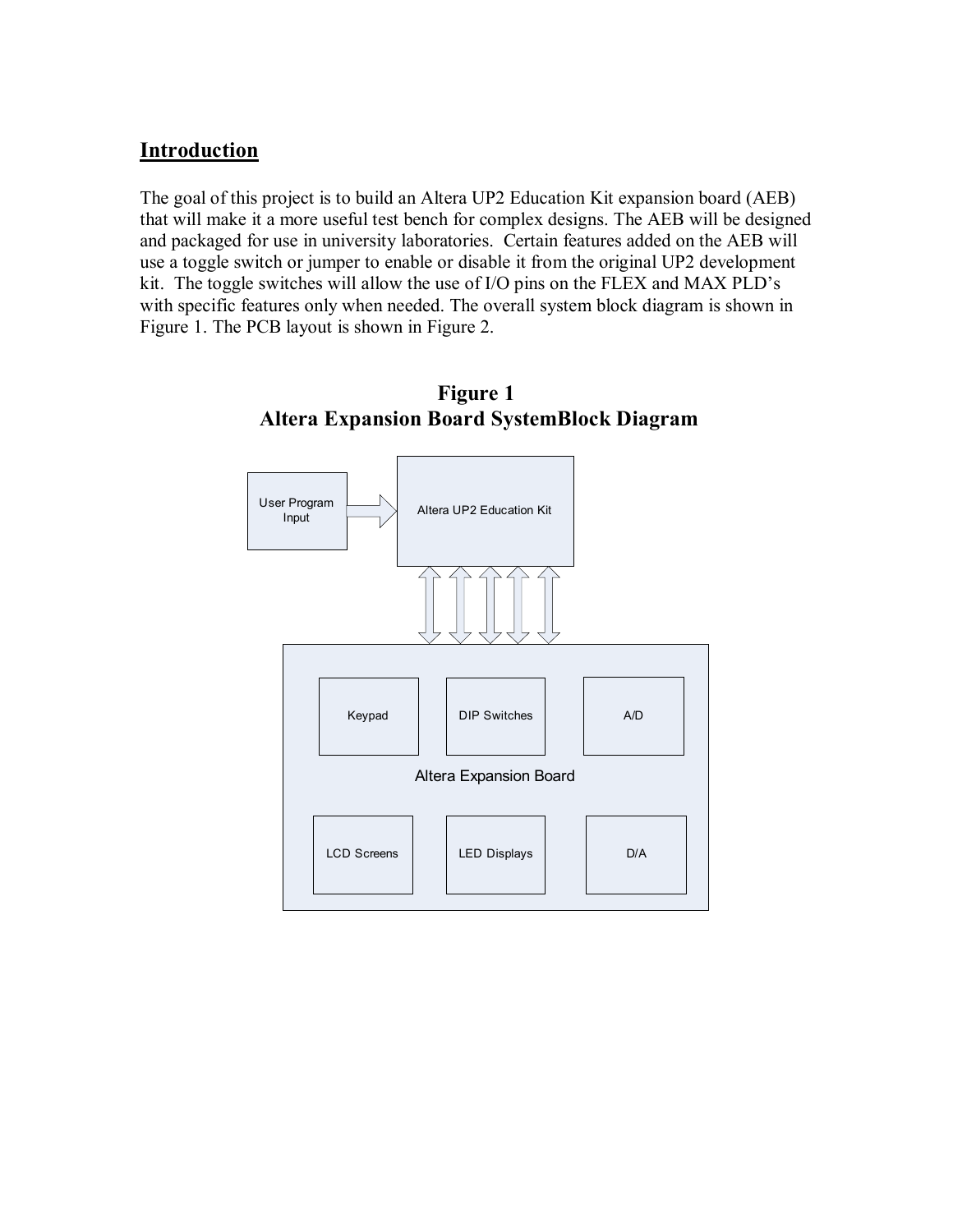**Figure 2 Altera Expansion Board PCB Layout** 



#### **Altera UP2 Education Kit**

The Altera University Program UP2 Kit is designed to help universities teach digital logic design. The package provides an Altera MAX7128S Programmable Logic Device (MAX) and an Altera FLEX 10K70 PLD (FLEX) interfaced with a pair of dual 7 segment displays, 16 LED's, three DIP switches, and 4 push-buttons. The UP2 kit will be the base of which the AEB expands upon.

#### **A/D and D/A converters**

The A/D and D/A converters will allow for the Altera chips to sample and output analog signals. This feature will make it possible for the user to test more complex designs than with the UP2 kit alone.

### **Keypad**

The keypad will be a common alphanumeric keypad with numbers 0 through 9 and letters A through F. This will make it easier for the user to test and debug programs that use alpha-numeric inputs.

#### **Displays**

A 4 line character LCD display and a 4-digit LCD display will be added to the expansion board. The 4-digit display will be an onboard device while the LCD screen will be mounted off of the board to save space.